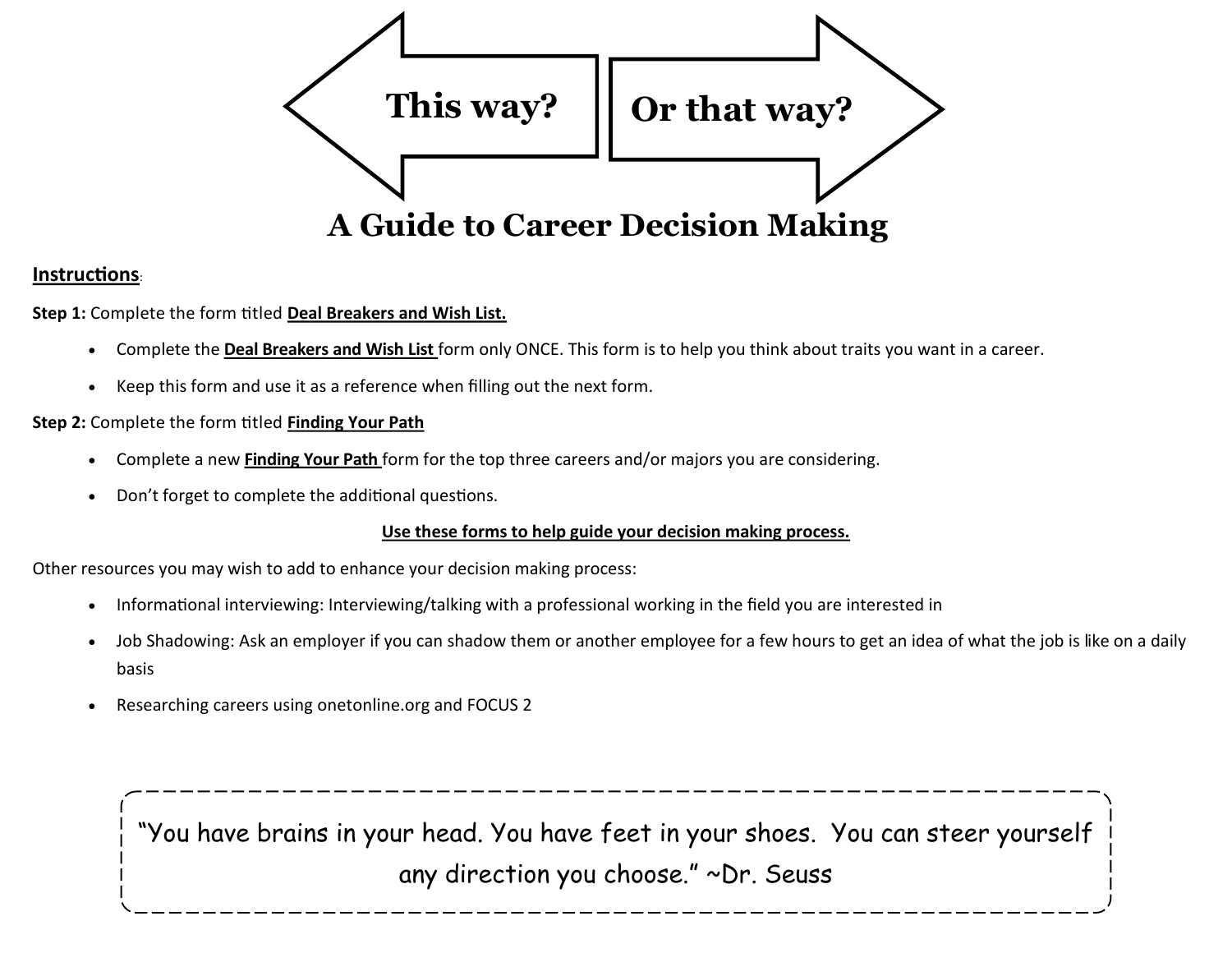# **Deal Breakers and Wish List**

Complete this form ONCE and use it as a reference when considering the pros and cons of each career you are interested in.

### **Career Wish List**

*Check all items that you need/want in a career.*

- □ I need to make a certain amount. My minimum hourly wage/salary I will accept that will meet my financial needs is:
- □ I'm willing to commute for work. Indicate how many miles you are willing to drive daily for work: \_\_\_\_\_\_\_\_\_\_\_\_\_\_\_\_\_
- □ I am willing to move out of state for work
- □ I am willing to relocate to a different city in New Mexico for work
- $\Box$  I need a job that allows me to balance work and personal obligations
- $\Box$  It would be nice to have a career with flexible hours or where I have control of my schedule
- $\Box$  It would be nice to have a career with a set, predictable schedule
- $\Box$  It would be nice to have a career with lots of room for advancement
- □ I would like a career where I work closely with people
- □ I would like a career where I predominantly work independently
- □ I would like a career where I do physical labor
- □ I would like a career that offers stability and security
- □ I would like a career that offers a good level of prestige
- □ I would like a career that makes me feel like I make a difference
- □ I would like a career that allows for creative expression
- □ I would like a career that offers personal growth and development
- $\Box$  I would like a career that is competitive and keeps me on my toes

### **Deal Breakers**

*Check all that are career "deal breakers" for you. A deal breaker is anything that would automatically eliminate a career from your consideration.*

- □ Would require me to move out of the city/state
- □ Would require me to commute longer than
- $\Box$  No or limited opportunities for advancement
- □ Career doesn't have enough variety for me
- □ Career would require me working in an environment I dislike
- $\Box$  Hourly wage/salary is not enough to meet my needs
- $\Box$  Schedule would conflict too much with other obligations in my life
- $\Box$  The market for this career is too competitive
- □ The career doesn't allow for creative expression or is too restrictive
- $\Box$  The career would require too much training
- $\Box$  The career is not challenging enough
- □ Other: \_\_\_\_\_\_\_\_\_\_\_\_\_\_\_\_\_\_\_\_\_\_\_\_\_\_\_\_\_\_\_\_\_\_\_\_\_\_
- $\Box$  Other: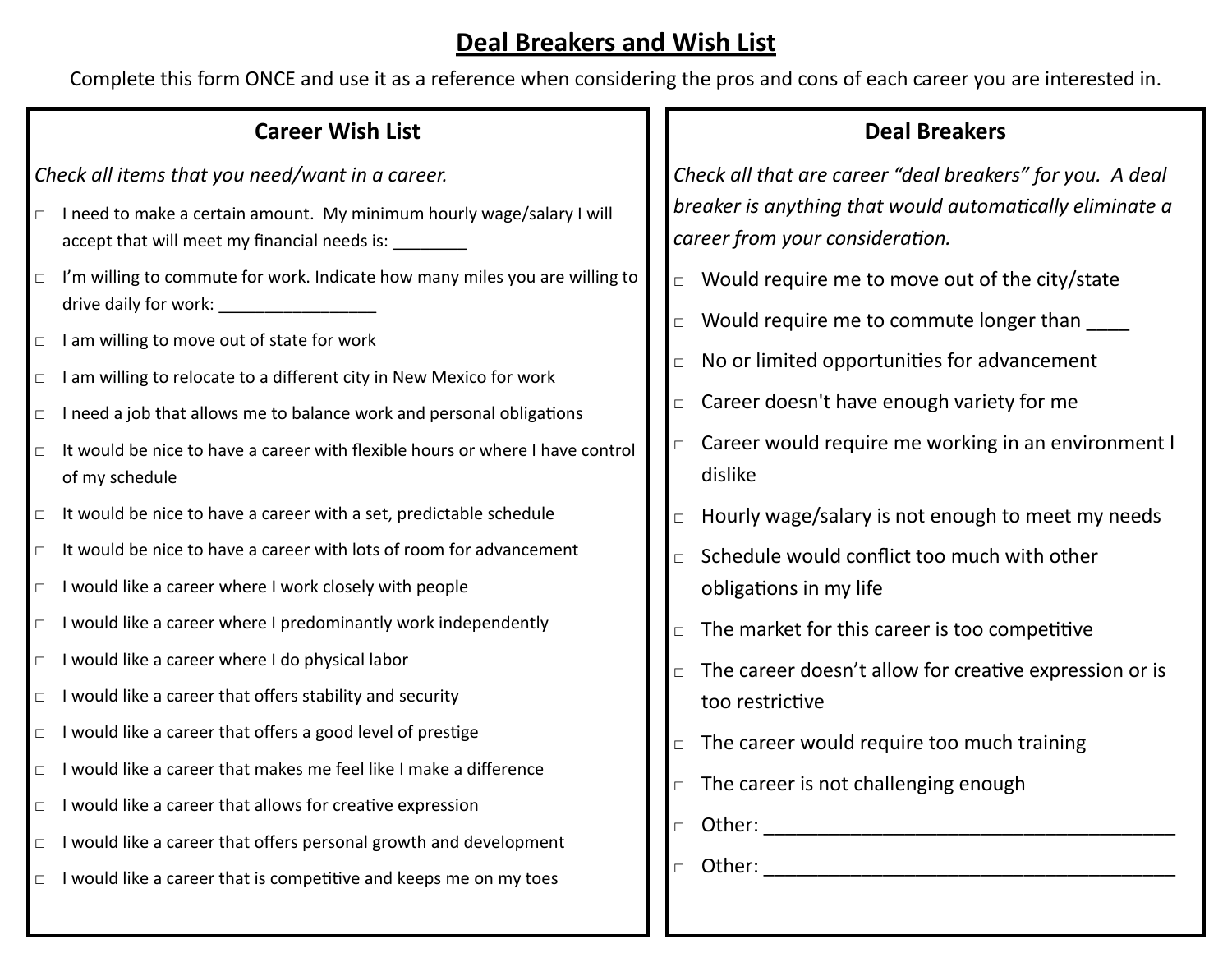### **Finding Your Path**

| <b>Strengths</b>                                                                  | <b>Limitations</b>                                                                        |
|-----------------------------------------------------------------------------------|-------------------------------------------------------------------------------------------|
| What do others see as your strengths (list 5-8): ________________________________ | Name 3-4 personal limitations you have that might prevent you from obtaining this ca-     |
| How would this career allow you to use your strengths: _________________________  |                                                                                           |
|                                                                                   | Name 3-4 weaknesses you may need to improve if you want to pursue this path:              |
|                                                                                   |                                                                                           |
| Name 3-4 things that excite you about this career:                                | Name 3-4 things that you dislike about this career:                                       |
|                                                                                   |                                                                                           |
| 2.<br><u> 1980 - John Stone, Amerikaansk politiker (* 1900)</u>                   | 2.                                                                                        |
|                                                                                   |                                                                                           |
|                                                                                   |                                                                                           |
|                                                                                   |                                                                                           |
|                                                                                   |                                                                                           |
| <b>Opportunities</b>                                                              | <b>Barriers</b>                                                                           |
| Name 2-3 opportunities this career path would open up for you:                    | Name 3-4 potential obstacles that might get in the way of you achieving this career path: |
|                                                                                   |                                                                                           |
|                                                                                   |                                                                                           |
|                                                                                   |                                                                                           |
| Name 3-4 ways this career would benefit you and/or your family:                   | Is there anything about this career that is a "deal breaker?" (list them here):           |
|                                                                                   |                                                                                           |
|                                                                                   |                                                                                           |
|                                                                                   |                                                                                           |
|                                                                                   |                                                                                           |
|                                                                                   |                                                                                           |